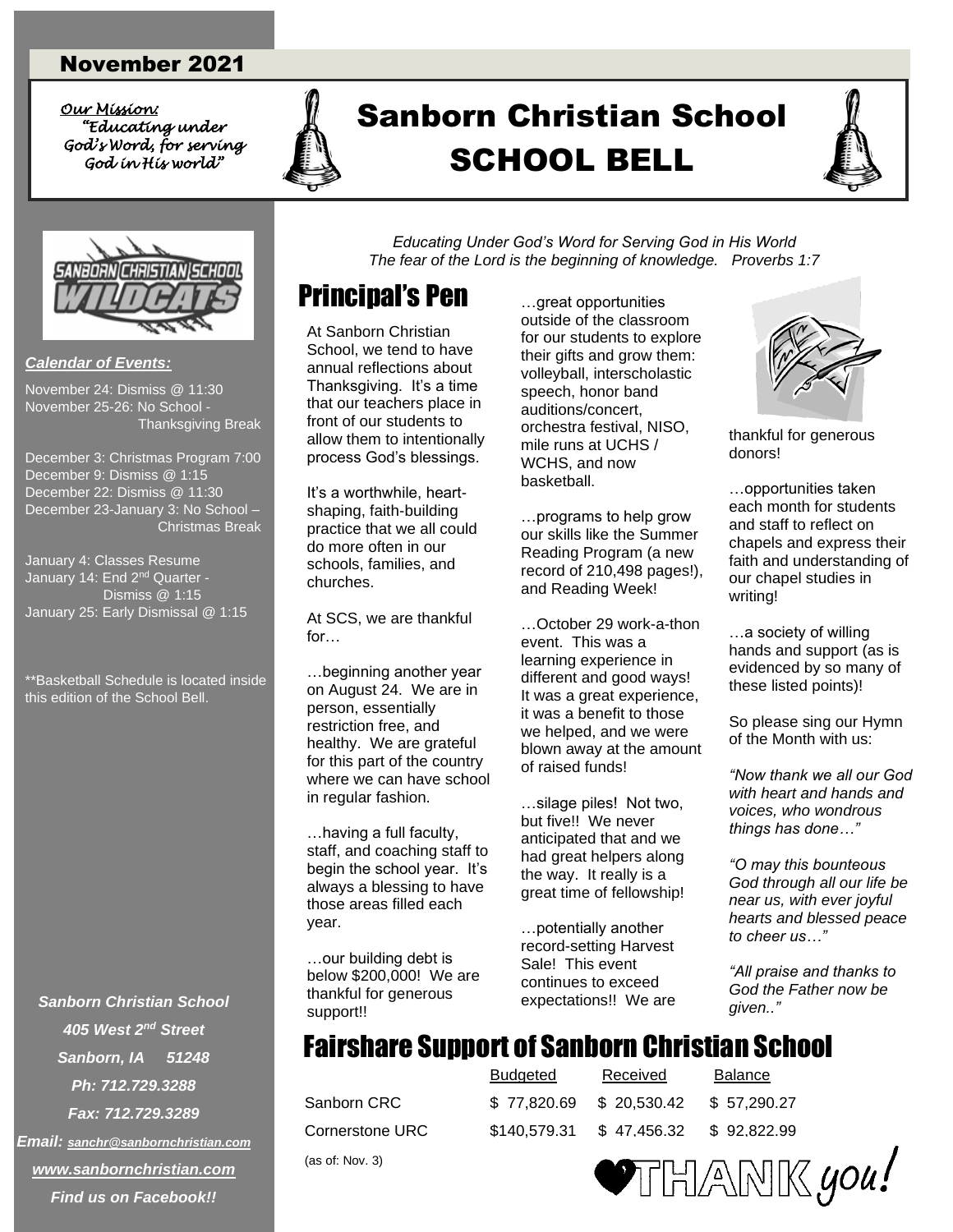# School Board Highlights – November Meeting

## **November 15, 2021**

President, Aaron Hoftyzer opened with devotions and prayer.

Agenda for the meeting, and past minutes, were approved.

Mr. Minderhoud gave the administrators report for information.

Education Committee reported on their November 9 meeting which included:

Student progress in the Jr. High was discussed

Mrs. Moss returned from maternity leave on November 8.

Intention slips to staff will be given out in mid-December.

Executive Committee is scheduled to meet with teachers again in February 2022.

Building Committee reported on work that was completed and is in progress: connected with Henningsen to fix gym

roof leak, amending rental contract/agreement, bookcase for the library, and more.

Building Committee reported on the search for replacing Maycin Gonnerman as janitor. Motion passed to have the Minderhouds fill in beginning November 25.

Bus Committee reported on researching the possibility and feasibility of a 4th bus route in the future.

Promotion Committee reported the November 6 Harvest Sale. It was a successful day with a total of near \$77,000.

Finance Committee reported on the November 11 meeting. The checking account balance is \$222,022.82. Sanborn Christian's average monthly expenses total \$74,008.23 for a 12 month period (July 2021 – June 2022).

Finance Committee is researching the possibility

# Classroom Spotlight – Mrs. Runia

of dropping CSI Life Insurance for staff and move it to Zeutenhorst Financial.

NICSTO is full for now. There might be a possibility to collect more NICSTO funds after December 1, 2021. Stay tuned!

Monthly prayer lists were exchanged among board members.

School Board visits for October and November were reported on.

Policy review included the adoption of a Statement of Faith for SCS to be incorporated into the policy handbook, as suggested by Alliance Defending Freedom, and to approve changes to Policy 125 and 130 (125 would need society approval).

Motion passed to approve Christmas bonuses for staff and faculty.

Mr. Aaron Hoftyzer closed the meeting in prayer.

Next regularly scheduled Board meeting will be Tuesday, December 14, 2021.

**Keep dropping recyclable cans and bottles off in the garage north of the school! Let's fill up that space!**

**NICSTO is currently full. Thank you!!** 

**----------------**

**We may have the opportunity to collect more after December 1. Stay tuned!!**

"All Things Bright and Beautiful" & "Now Thank We All Our God" are the songs chosen for this Thankful month of November. As we look around us each day, we can see the beauty of his creation and the changing of the seasons, as we could see in the first snowfall last week. God is so good and there is so much to be thankful for. For chapel next week the students and teachers wrote down five things they were thankful for. Our school was most thankful for our loving families, food & water, good friends, homes, & a gracious, loving God. I also love that some wrote down their hobbies like hunting, fishing, & sports.

Our first song "All Things Bright and Beautiful" was written by Mrs. Cecil Frances Alexander for children in Sunday School to learn about the Apostles Creed. She was looking at the phrase "maker of heaven and earth" when she wrote this lovely little song. She bases the hymn on Genesis 1:31b "Then God saw everything that He had made, and indeed it was very good."

"Now Thank We All Our God" was written by Martin Rinkart, a Lutheran pastor, in the year 1636. He was a pastor in Eilenberg, Saxony during the Thirty Years War. His town was surrounded by the Swedish army and inside the walls the town was plagued by famine and fear. Eight hundred homes were destroyed and people were dying. This put a tremendous stress on the pastors as they were preaching, caring for the sick, and burying the dead. One by one the pastors also succumbed to death leaving only Martin. Some days he would have as many as fifty funerals. Martin knew there was no healing without thanksgiving, so he wrote this hymn for the survivors of Eilenberg. It has been sung around the world ever since.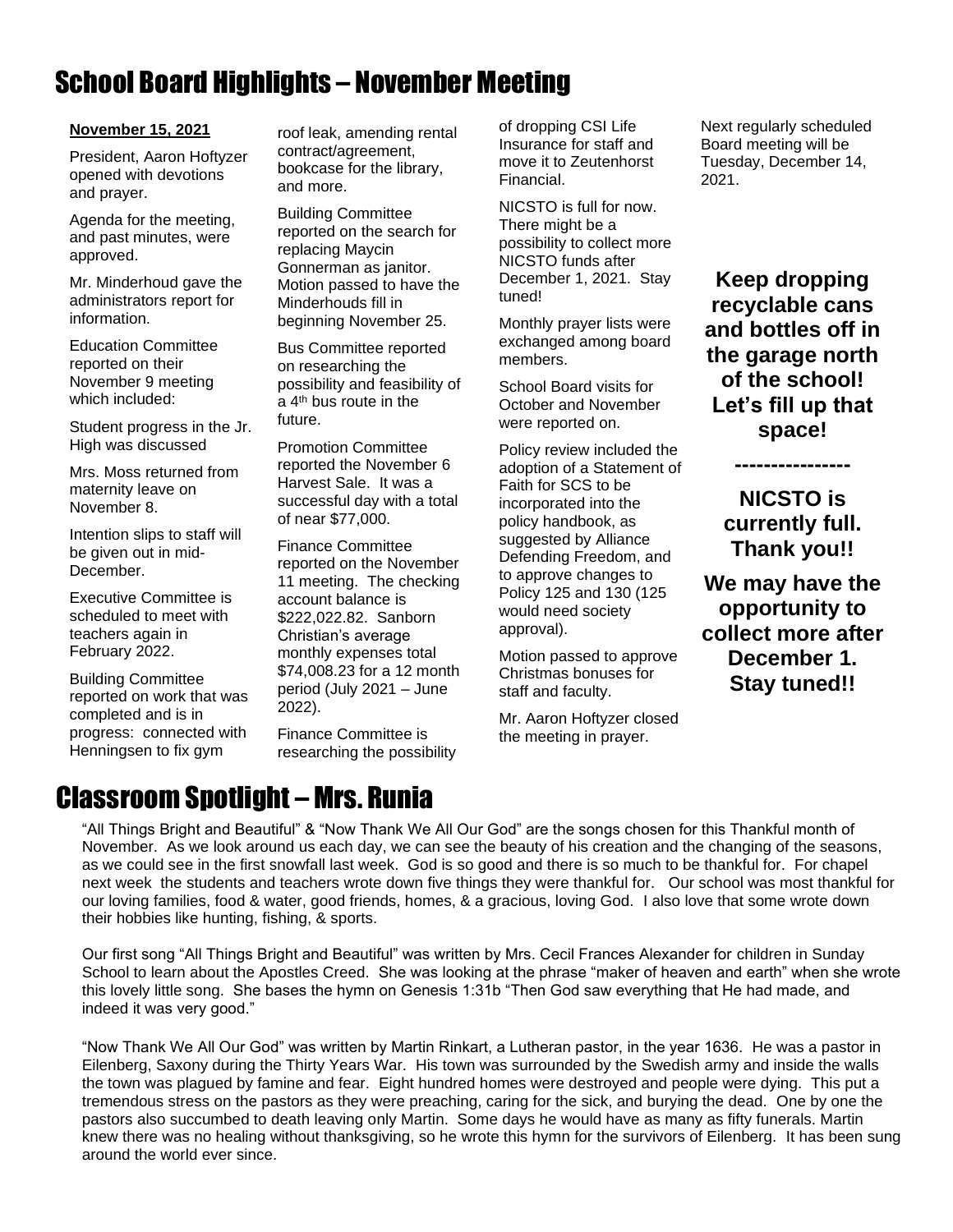# Classroom Spotlight – Mrs. Runia (Continued)

As Christians, we can go through births, marriages, good health, job changes, struggles, death, and hard days, but through it all whether good or bad, we still need to be thankful for all that God has done. I Thessalonians 5:18 tells us: "In everything give thanks; for this is the will of God in Christ Jesus for you." Most of the time we are thankful for all the good things in our lives, but God also gives us things to challenge us and we should also be thankful for those challenges too. May we always see God's blessing in everything around us as we are told in 1 Thessalonians 5:16-18: "Be joyful always, pray continually; give thanks in all circumstances; for this is God's will for you in Christ Jesus."

# Prayer and Praise…1 Thessalonians 5:17

Please lift your praise to God for…

- *A great Harvest Sale!*
- *A wonderful work-a-thon with beautiful weather! It was a great opportunity to go and serve in our community and to thank our community for their efforts in making Sanborn a great place!*
- *The conclusion of the first quarter.*
- *Mrs. Moss' return back to the classroom on November 8.*
- *Jill Vander Werff and Maycin Gonnerman for filling in as maternity subs.*

Please lift your prayers to God for…

- *Continued safe travels to and from school every day.*
- *Our up-coming Parent-Teacher Conferences*
- *The day to day operations of school, our teachers, our staff, and our students.*

# SCS Job Opening:

Although we currently have a temporary solution, Sanborn Christian is looking for someone, or a partnership, to serve as the SCS janitor. This is a part-time position. Opportunity to continue long term would be desirable. If you have interest, or would like more information, please contact Mr. Minderhoud (sanchr@sanbornchristian.com or call 712-729-3288) or contact Brent Koldenhoven (Building Committee Chair).

# Weather Reminder

Do not forget to check for late starts, early outs, and cancellations on our website (www.sanborchristian.com) under "Weather Announcements" or on our Facebook page. These announcements will also be given to KIWA (105.3), and on KTIV Channel 4 (and on their websites). We will also send weather related announcements to parents through JMC!

# Have You Considered Becoming a Foundation Member?

**Please join us anytime of the year!** Christian education is ongoing and we need your help! The board would like to invite anyone to help promote Sanborn Christian School. **For an annual fee of \$25.00 or a lifetime membership of \$500.00, you can become a Sanborn Christian School Foundation member.** Please visit the school office or mail your foundation contribution to SCS! **ALL** proceeds will be placed in the Foundation fund which helps defray the cost of educational expenses through the year. The Foundation is able to contribute a significant amount of money each year to SCS simply from the interest that is raised from the money that accumulates in the Foundation fund!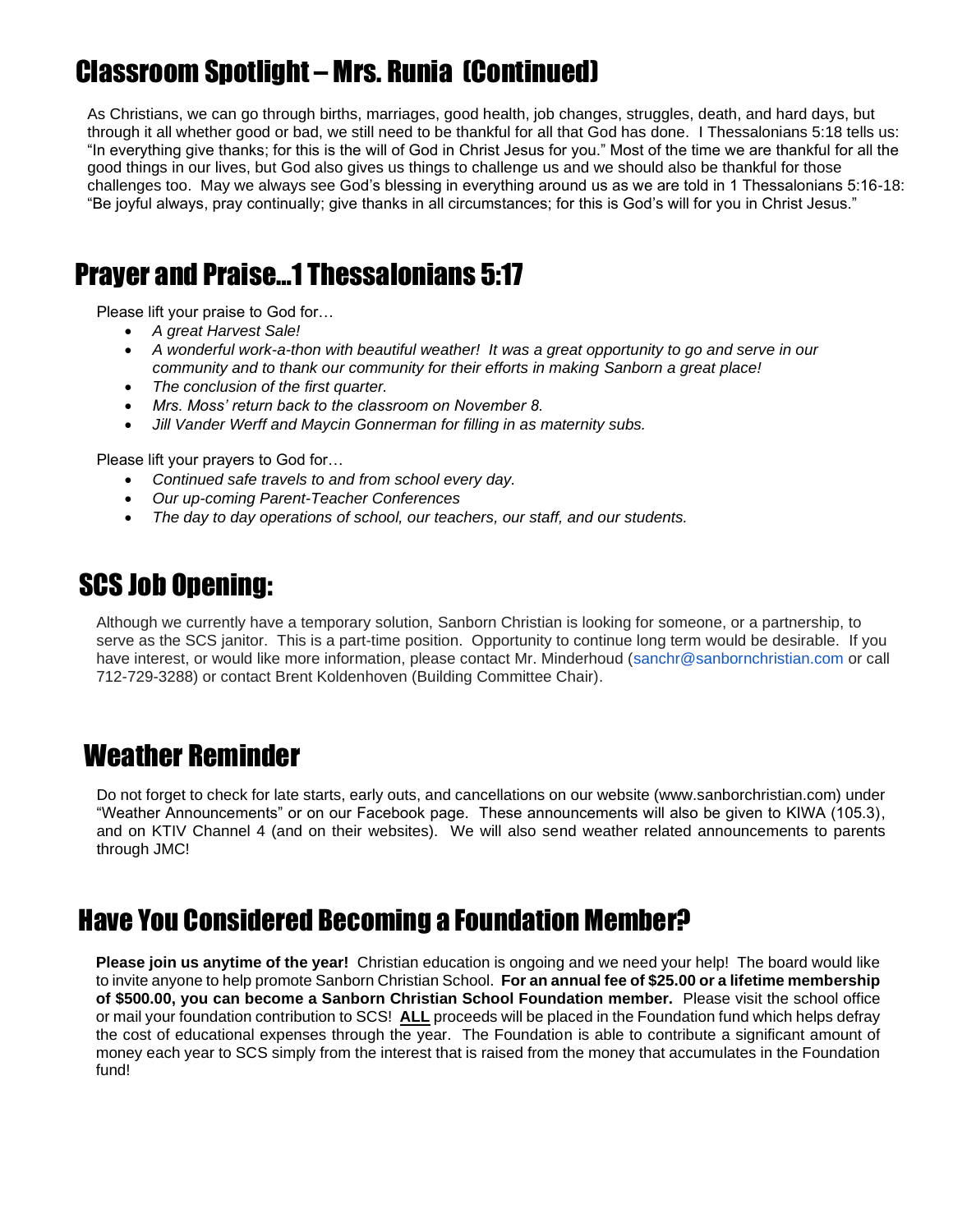# SCS Athletics: Basketball Schedule

## **Girls and Boys**

## **(Girl games begin @ 4:00pm, Boy games to immediately follow)**

November: 22, 30 November 23, 29 December: 2, 6, 8, 15, 20 December: 1, 7, 10, 13 January: 4, 12, 19, 27 January: 5, 10, 17, 26, 28 February: 1, 3, 4

### **Games: Games:**

December 14 @ Hull PR December 14 @ Hull PR **December 16 @ home vs. Inwood** December 21 @ Sheldon December 21 @ Sheldon January 6 @ RVCS January 6 @ RVCS **January 11 @ home vs. Sheldon January 11 @ home vs. Sheldon January 13 @ home vs. OCCS January 13 @ home vs. OCCS January 20 @ home vs. SCCS** January 18 @ Ireton January 24 @ Hull **January 20 @ home vs. SCCS** January 29 – Tournament @ WCHS January 24 @ Hull February 5 – Tournament @ UCHS

## **Boys:****Girls:**

### **Practices: Practices:**

## Harvest Sale 2021

On Saturday, November 6, 2021 the annual Sanborn Christian Harvest Sale was held. What an exciting day it was!

SCS would like to thank all of those who were involved in this event – some of you played a visible role and many others were involved behind the scenes. Thank you to all who donated items to the Harvest Sale Concessions. All the donations really keep the costs down when preparing for such a large

event! A special thank you to the Auxiliary committee members and the Harvest Sale auction committee members! All of your time, work, effort, and dedication are fully appreciated!!

We'd also like to thank Don Krommendyk and Ron Sterk, for all their efforts in making the auction run smoothly.

**During that afternoon, the sale produced close to \$77,000! This Harvest Sale turned out to be** 

## **another great fundraiser.**

An official total will be available soon as final expenses are calculated and we continue to receive donations as well. On behalf of the Board and the school itself – **thank you for all of your support once again**!

It is always such a tremendous thing to watch everyone working together for the purpose of supporting Sanborn Christian and Christian

education.

Let us not forget to give thanks to our faithful God. Once again, He has demonstrated His goodness to our school and us.

May we continue to be faithful to Him, and use His blessings to further His kingdom and to teach His covenant children.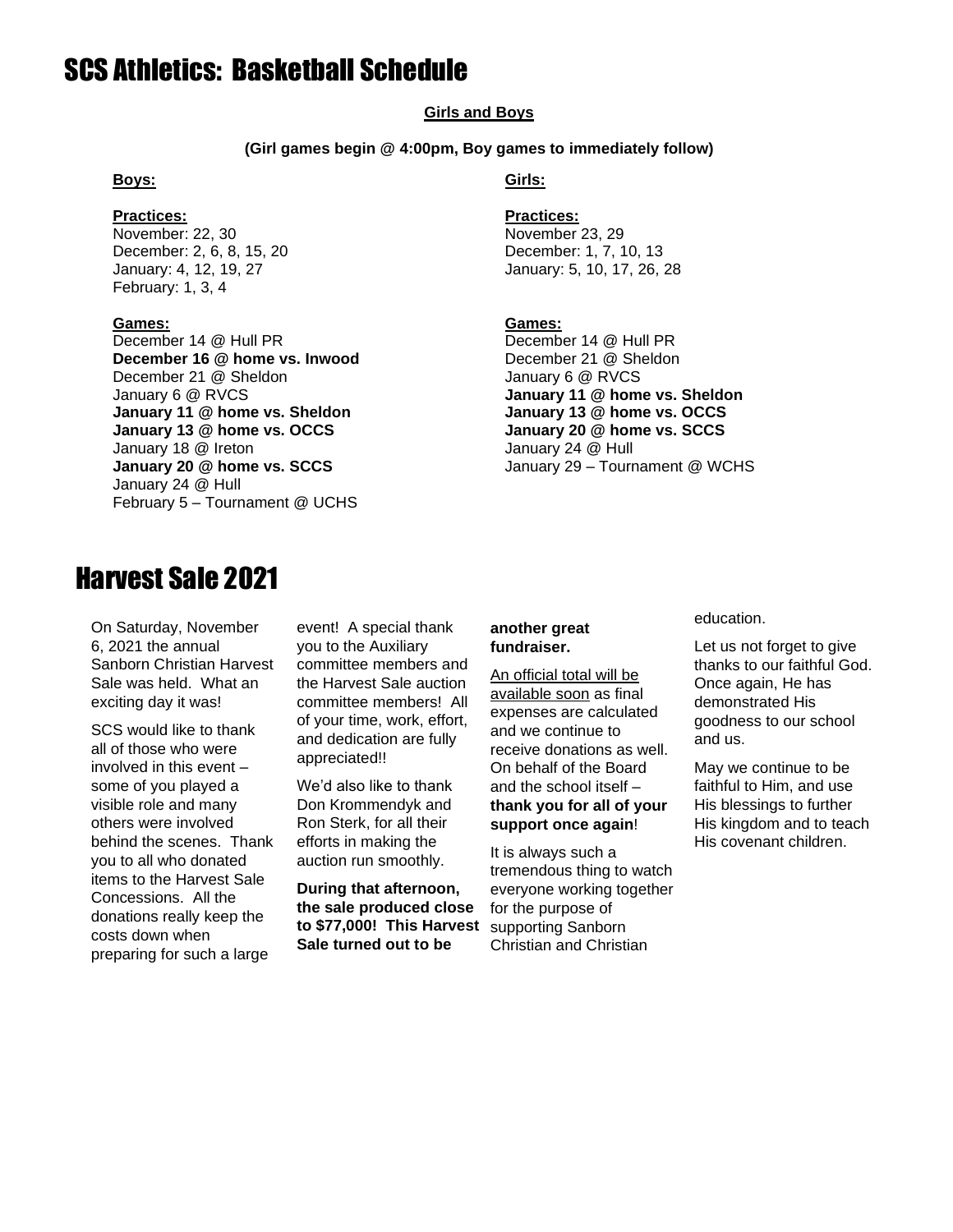# Building Debt Update

We continue to keep in front of the society the financial end of this expansion. The total spent on the building was \$3,335,935 along with a \$200,000 contribution to the Foundation which brought the total expense to \$3,535,935 (not including interest accruals). The following is a chart to help you see the great progress that we have had in paying off this project:

|                          | <b>Building Expansion Debt Remaining:</b> |  |
|--------------------------|-------------------------------------------|--|
| Original Cost of Project | \$3,535,936                               |  |
| April 1, 2017            | \$2,008,538                               |  |
| April 1, 2018            | \$1,253,000                               |  |
| April 1, 2019            | \$779,500                                 |  |
| April 1, 2020            | \$530,050                                 |  |
| April 1, 2021            | \$364,050                                 |  |
| November 15, 2021        | \$194,050                                 |  |

## **Our unpaid balance is UNDER \$200,000!!!**

**We have \$194,050 left to pay on this building project!** Currently, the remainder of the debt is funded by one partial debenture, and internally borrowed funds. **We are very thankful for the financial support received at this point in the project,** and we continue to ask that you continue to watch these numbers as we report them monthly, and prayerfully consider opportunities to continue to help us reduce the debt and complete this project. Our goal is to have this paid of by 2025 (or sooner!).



# Hot Lunch Donations

We would like to remind the society that we are more than willing to accept food donations to the kitchen this year. Possible items that we would be looking for, but are not limited to, would include:

- $\circ$  Meat donations if you are considering processing pork or beef, this would need to be scheduled with Babcock Meat Locker Plant (Alton, IA) when a USDA inspector is present. **This is required!!**
- o Meat donations if you don't own livestock, but see a great deal at the grocery store (on ground beef, pork loin, ham, etc.) and desire to purchase meat and donate it to school
- $\circ$  Vegetables fresh or store bought frozen or canned (cannot accept homemade canned or frozen)
- o Fruit fresh or store bought frozen or canned (cannot accept homemade canned or frozen)
- o Monetary donations to help offset the lunch expenses

If you have intentions of donating items, please contact Mrs. Koldenhoven in the office ahead of time at 729-3288. This is a necessary step so that she can keep a record of what is coming in, coordinate that with the kitchen staff, and so that she would be able to direct you to who needs to be notified.

Thank you to everyone! We really appreciate it.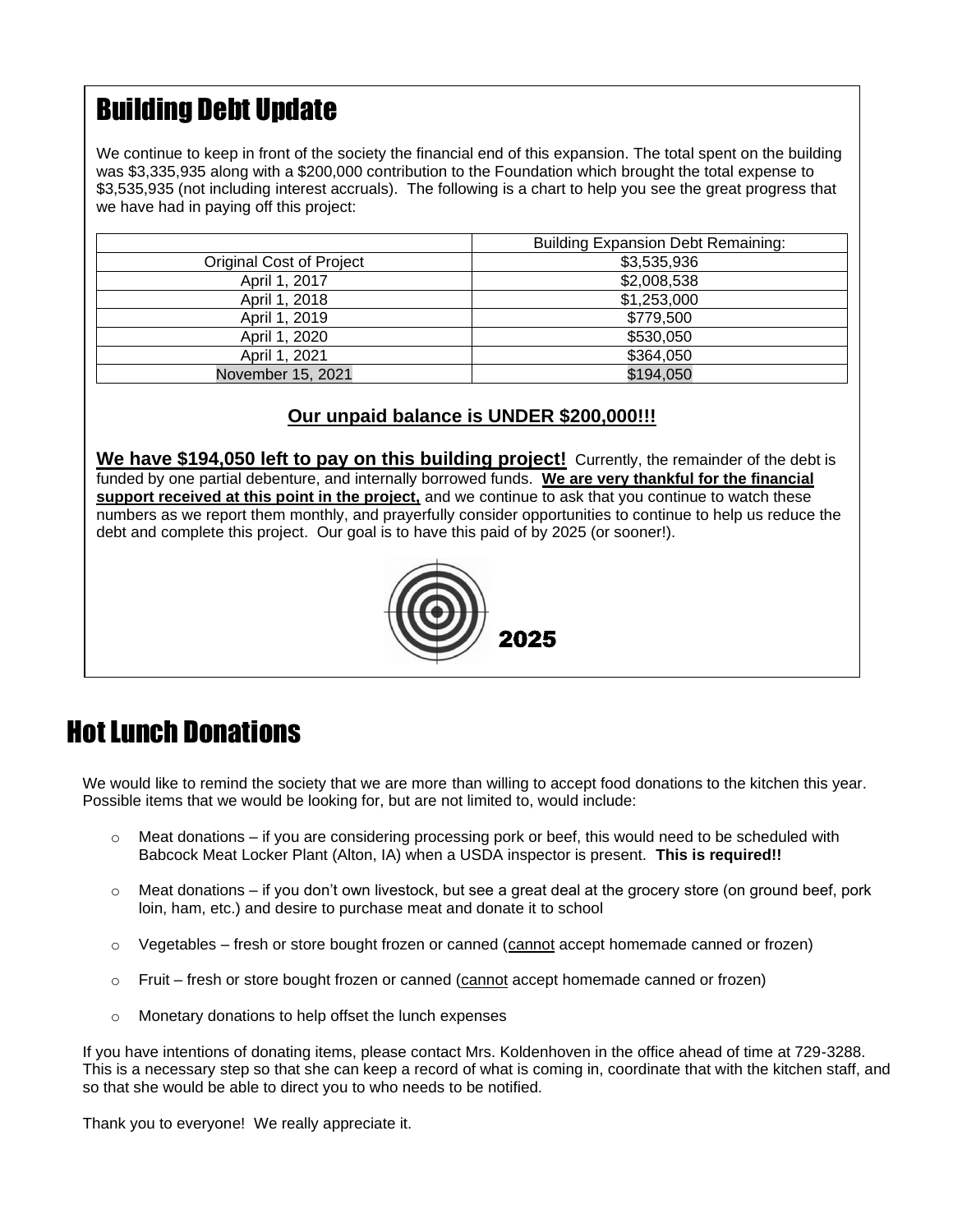# SCS Athletics: Wildcat Volleyball was a Success!



## **Congratulations to our 7th/8th grade volleyball team on a great season!**

They finished with a winning season, many competitive volleyball games, and made great strides in the end of the year tournament pool play!

Thanks to Coach Postma and Coach Stange for all of their time again this season!

## **Pictured:**

**Back row (L-R): Coach Postma, Anna** Schreurs, Aubree Graves, Aleah Schreur, Addison Sybesma, Mia Bakker, Avery Rozenboom, Coach Stange **Front Row (L-R):** Olivia Spronk, Autumn Wolfswinkel, Madi Krikke, Sage Kuperus, Hadassah Donovan

# Honor Band



On Saturday, October 16, Logan Minderhoud, Avery Rozenboom, and Anna Schreurs auditioned for spots in the Northwest Iowa Bandmasters Association Jr. High/Middle School Honor Band. Logan auditioned on alto saxophone, Avery on flute, and Anna on clarinet. Avery and Anna were selected to be in the NWIBA Honor Band this year. The Northwest Iowa Band concert was presented on Saturday, November 6 at Storm Lake High School

Great work, kids!! Appreciation is given to all the students for taking the time to audition. May each of you keep using your talents to give praise and honor to God!

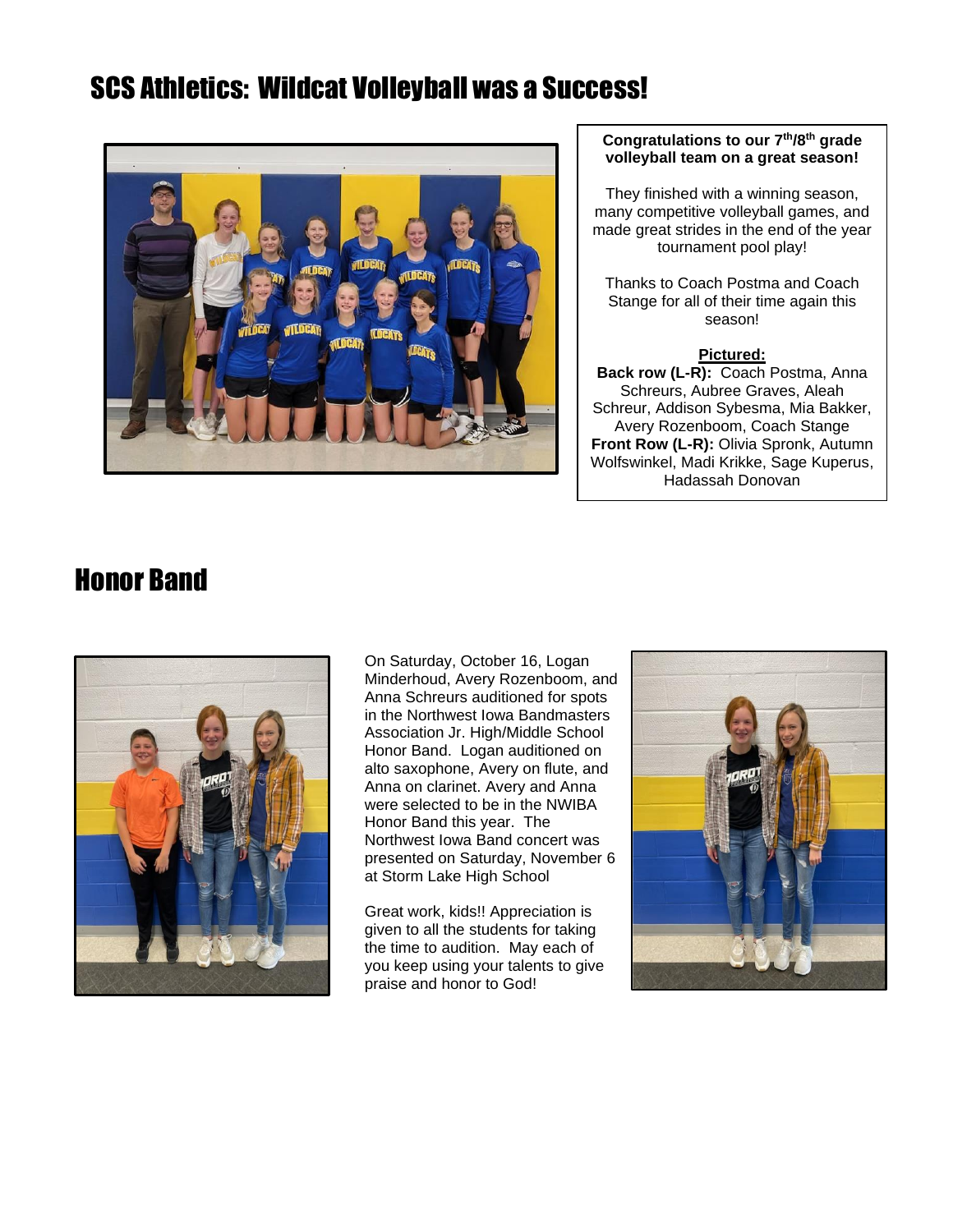# OPUS

This fall, four Sanborn Christian students auditioned for OPUS Honor Choir. These students were Caleb Kuperus, Colby Olson, Colten Rozenboom, and Avery Rozenboom. OPUS is sponsored by the Iowa Choral Directors Association and is an opportunity for 5<sup>th</sup>-9<sup>th</sup> grade students to be part of a large, high quality music ensemble.

It is very difficult to qualify for OPUS. Over 3,000 students auditioned and approximately 700 students were accepted. Each student had to sing an excerpt from a challenging choral piece, learn a scale, and also sing "America". The students were recorded without accompaniment. Even though the students did not

qualify, it was a great learning opportunity and confidence builder.



# Welcoming A New Staff Member to SCS!!



My name is Del Spronk. I was raised on a farm on the valley road between Edgerton and Chandler, MN with a sister and three brothers. I graduated from Edgerton Christian, Southwest Christian, Dordt College and Illinois College of Optometry, Chicago, IL. I am also a Navy veteran. I have been married to Jolene Kay Bootsma for 50 years having four children ( Amy, Clint, Clay & Joel) and 15 grandchildren. I am enjoying my retirement and working hard at trying to earn the Sanborn Christian School bus driver rookie of the year award.

# Work-A-Thon

Praise the Lord! We are so thankful for all the support and help from our family and friends for this year's Work-A-Thon fundraiser! What a joy it was for our kids to have the opportunity to work hard for others and to shine God's light into our community. We were able to raise a little over \$20,000 for our school! However, the lifetime lessons of working for our neighbors and serving the Lord is invaluable. Thanks again for making this possible.

"Let your light shine before men so that they may see your good works and glorify your Father, which is in heaven." Matthew 5:16